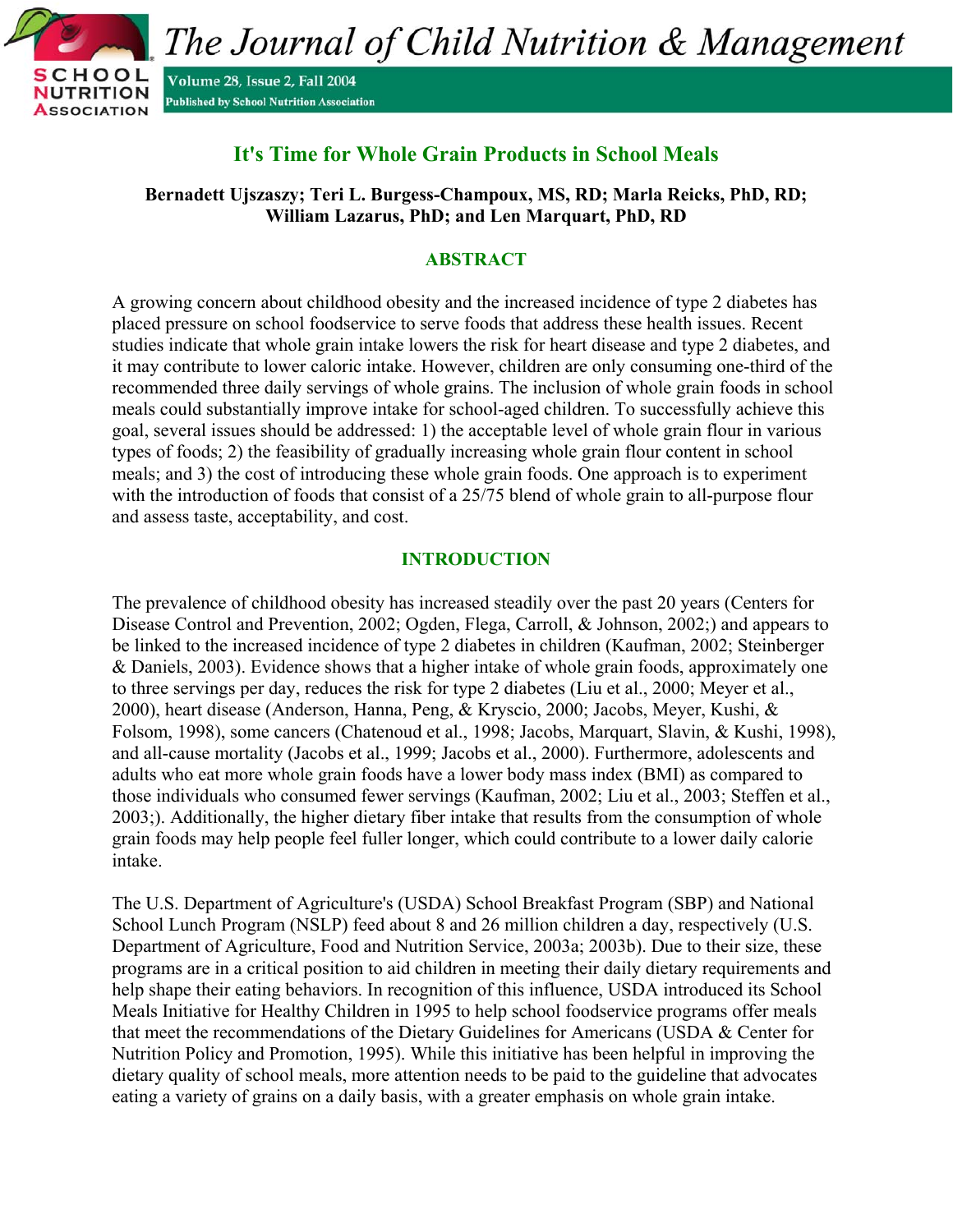### **Dietary Intake of Whole Grain Foods**

Recommendations concerning whole grain intake have been established by government and health organizations, including the Healthy People 2010 Objectives program, which suggests three servings of whole grains daily (U.S. Department of Health and Human Services, 2000); the American Diabetes Association (2002); and the American Heart Association (Krauss et al., 2001). However, few Americans meet these daily recommendations. Data from USDA's 1994-96 Continuing Survey of Food Intakes by Individuals (CSFII) indicate that 10% of individuals between the ages of 20 and 59 consume the recommended three or more servings of whole grains daily (Kantor et al., 2001). Likewise, the intake of whole grains among U.S. children and adolescents was found to be similarly low, with only 9% of children aged 2 to 19 consuming three or more servings of whole grains daily. In 2002, the Institute of Medicine of the National Academies of Science (IOM) recommended, for the greatest protection against coronary heart disease, 31 and 26 grams of dietary fiber for children between the ages of 9 and 13, respectively (Institute of Medicine of the National Academies of Science, 2002).

The obstacles for the purchase and consumption of whole grain items that are most frequently cited are limited availability, low consumer awareness, confusion about the identification of whole grain versus whole-wheat or dark bread, and aversions to the taste, color, and texture of whole grain foods (Adams, 2000). These issues present challenges to school foodservice programs to provide whole grain foods that children will eat and to educate students about the health benefits of whole grain inclusion in their diets.

### **Whole Grain Products in School Meals**

Including more whole grain foods in the SBP and NSLP provides children with several dietary advantages. First, an increased intake of whole grain foods may contribute to improved longterm health and the development of healthier eating habits that are carried into adulthood. Second, offering whole grain foods provides the opportunity for children to experience and accept a healthy new repertoire of whole grain alternatives in their diet at young ages. Due to the fact that children may initially reject the taste and texture of 100% whole grain products, school foodservice programs must explore innovative methods of incorporating such products into their school meals. These methods include new recipe development, sensory testing, and a determination of the acceptable level of whole grain flours in products such as bread, rolls, buns, pizza, and muffins.

Previous interventions have been made, through social marketing techniques and recipe modification, to successfully modify the intake of fruits and vegetables (Perry et al., 1998; Reynolds et al., 2000), fat, sodium (Ellison et al., 1989), and low-fat milk (Wechsler, Basch, Zybert, & Shea, 1998) of children in school cafeteria settings. For example, Ellison et al. (1989) devised an environmental program directed at foodservice departments in two boarding schools. The program demonstrated that changes in food purchasing and preparation practices markedly decreased sodium and modified fat content of foods, and the use of these practices resulted in significant changes in the nutrient intake of students. Even without an educational component directed at students who maintained their usual dietary practices, changes by foodservice workers led to a 15% to 20% decrease in sodium intake and a 20% decrease in saturated fat intake. Such modifications by school foodservice workers were well received by students, as the program provided them with palatable food options.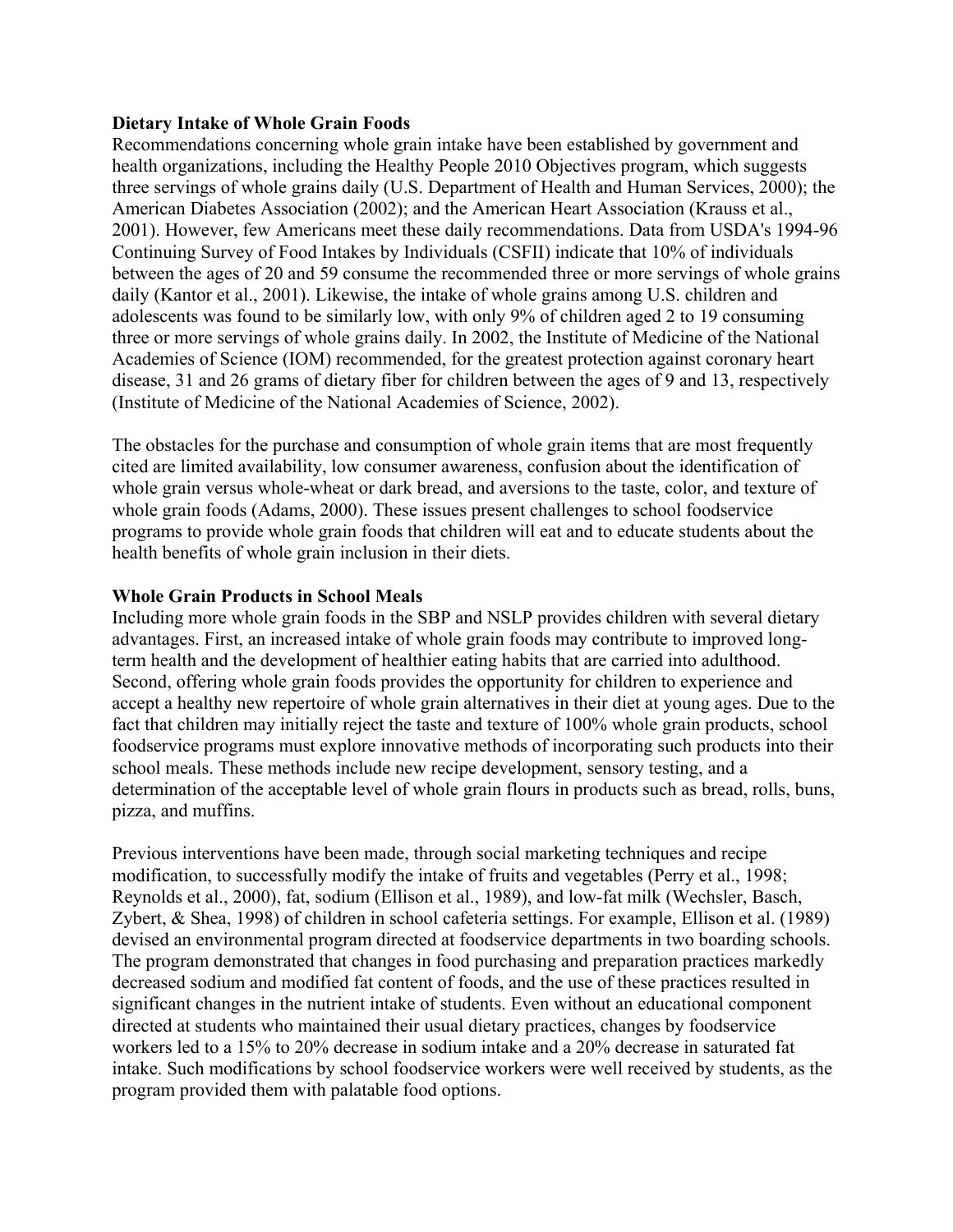School foodservice workers are key to introducing whole grain products into school cafeterias. A preliminary survey was conducted by the authors in the greater Minneapolis/St. Paul area to determine what perceptions school foodservice employees had concerning whole grain foods. Respondents included 114 school foodservice employees who participated in the Minnesota School Food Service Association (MSFSA) Nutrition Conference and Workshop during Winter and Spring 2003. The group included staff from elementary schools (46%), middle school and junior high schools (19%), and high schools (26%). The remaining 10% of the respondents worked in miscellaneous locations, including childcare and district offices.

The results of the survey suggest that foodservice personnel would be receptive to including whole grain foods in their cafeterias. The majority of respondents to the preliminary survey (72%) reported they were somewhat or very motivated to serve whole grain foods and many (59%) were somewhat or very motivated to look for whole grain alternatives to add to school meals. The majority (77%) agreed that the inclusion of whole grain foods in school meals would provide health benefits for their students.

Although these results show that the perception of whole grain products is favorable, only half of the respondents indicated that whole grain products had been served in their facilities and only one-third indicated that whole grain products currently were being served. The responses also revealed that whole grain breads and buns were the most common whole grain foods served by foodservice staff.

About 51% of the respondents believed administrators were somewhat or very likely to support serving whole grain foods in their cafeteria. Serving whole grain foods was perceived by 75% of the respondents as an approach that would result in more satisfied customers. In terms of school meal programs, two-thirds of respondents believed that the addition of whole grain foods would not increase or would only slightly increase the workload, but a majority (65%) believed that serving whole grain products would increase the cost of school meals. Despite potential cost issues, foodservice personnel had an overall positive impression regarding the benefits of whole grain foods and their potential for improving school meals.

**Recommendations to Increase the Consumption of Whole Grain Products in Schools**

Improving the nutritional quality of school meals likely will raise their costs, although the relationship between the cost and success of school meal programs has not been examined in detail (Guthrie, 2003). It has been reported that most whole grain products cost more than their refined grain counterparts, with the exception of ready-to-eat cereals (Kantor et al., 2001). Representatives from the baking industry attribute the higher cost to more wear and tear of whole grain products on equipment due to the tougher bran constituents in whole-wheat flour, and to smaller-scale production associated with lower consumer demand (Rogers, 2002). Currently only 10% of retail grain products are made with whole grain (Kantor et al., 2001). Higher costs also are attributed to lower loaf volume and longer production time (Rogers, 2002).

The cost implications of increasing whole grain products in public schools will depend upon whether vendors charge higher prices for whole grain products, as compared to all-purpose flour products. The most recent prices reported by the U.S. Bureau of Labor Statistics (BLS) (April 2003) show white bread at \$1.047/lb. and whole wheat bread at \$1.448/lb., a difference of 38%.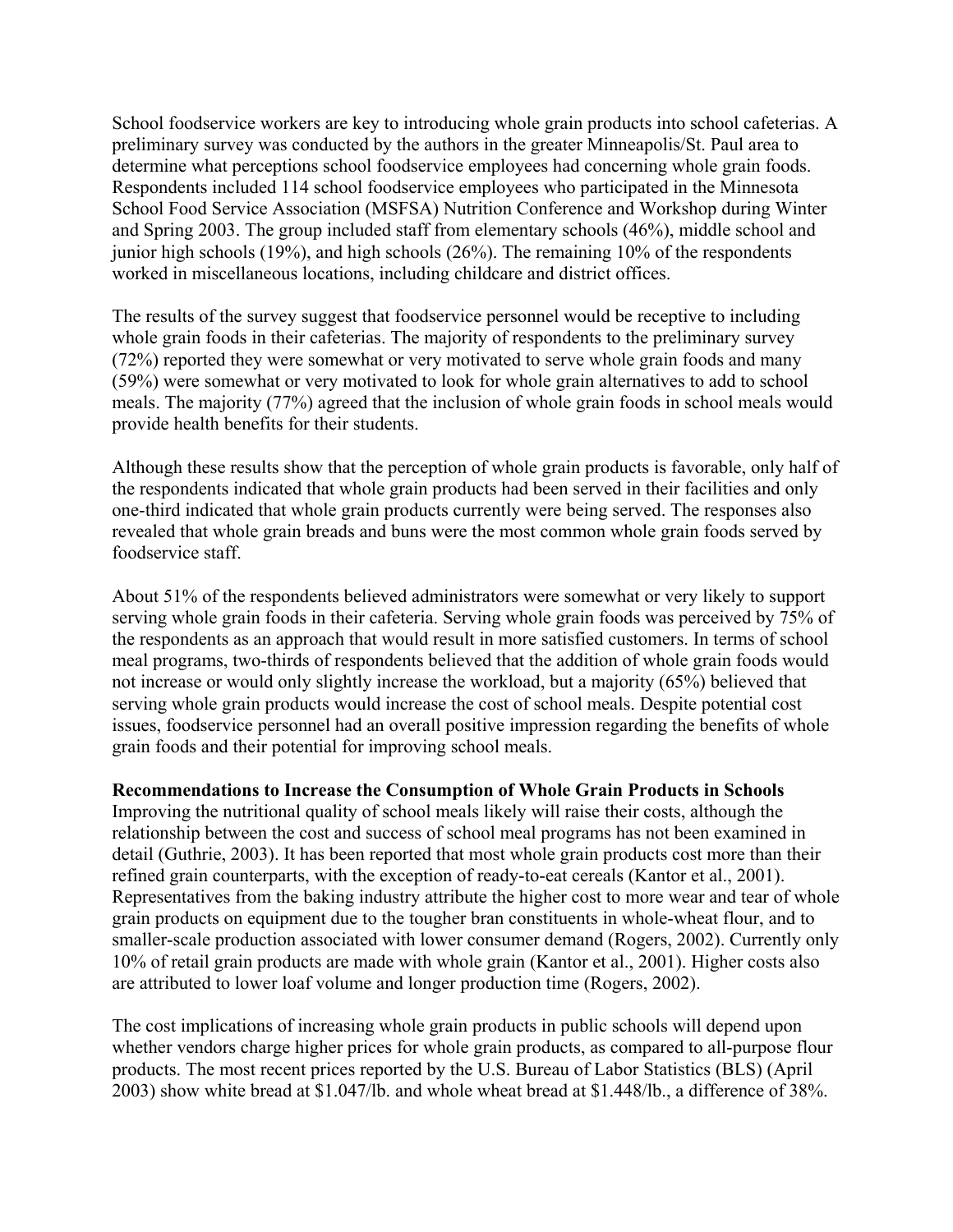Anecdotal observations of prices for other products, such as hamburger buns and pizza in Minneapolis-St. Paul grocery stores, show greater price premiums for the whole grain versions.

The researchers analyzed costs involved in shifting to whole grain products in one Minnesota elementary school menu in February 2004. Results showed that the cost of whole grain items at the estimated daily rate over an instructional year would increase the foodservice budget by approximately 4%. This figure was based on calculations of the number of grain-based products served, the average cost of pre-packaged whole grain versus non-whole grain products, and the number of students served.

This cost potentially could be managed through additional USDA allocations, either in the form of dollars or commodities that could be incorporated into whole grain foods by retailers or through recipe modifications by school foodservice personnel. Individual operations or, preferably, a regional consortium of school districts may address cost issues through efforts with local bakers and suppliers to encourage the development of highly palatable partial or 100% whole grain foods. Since federally funded school meal programs are responsible for feeding more than 26 million students a day, a favorable policy for increasing whole grain consumption could create a significant rise in demand. Increased demand would favor competition among bakers through new technologies, recipe development, and higher quality products. This would result in lower production, retail, and consumer costs associated with whole grain products.

As a promising sign for policy support, the Healthy Children Through Better Nutrition Act of 2003 includes a report to Congress that outlines the most efficient ways to increase the servings of whole grain foods in school nutrition programs. However, it likely will take several years for school foodservice directors to implement these recommendations. In order to effectively introduce whole grain foods into school meals, there are several important questions to consider:

- 1. What is the acceptable level of whole grain flour that children initially will accept in various types of grain products, such as bread, buns, and pizza? There has been success in introducing pre-packaged buns and rolls with a blend of 25% whole-wheat flour and 75% all-purpose flour. Using plate-waste studies, 70% to 80% of dinner rolls consisting of the 25/75 whole-wheat to all-purpose flour blend that were placed on tables in an elementary school cafeteria were consumed. The cost of baking whole grain foods in the school foodservice setting was not calculated.
- 2. Is it feasible to gradually increase the level of whole grain flour content in grain-based foods over the course of the school year, ranging from 25% to 100% whole grain flour content? The answer depends on the length of time it takes students to adapt to a higher level of whole grain content, such as a 50/50 blend of whole-wheat to all-purpose flour. It is also important to ascertain which grain foods most easily mask the whole grain flavor and what types of whole grain flour (white whole wheat, oats, or barley) provide the most acceptable products.
- 3. What is the potential cost of food and labor in introducing these new products in different school settings? This is a crucial issue in weighing the short-term cost to benefit ratio of serving whole grain foods along with the potential long-term impact on the risk for chronic disease.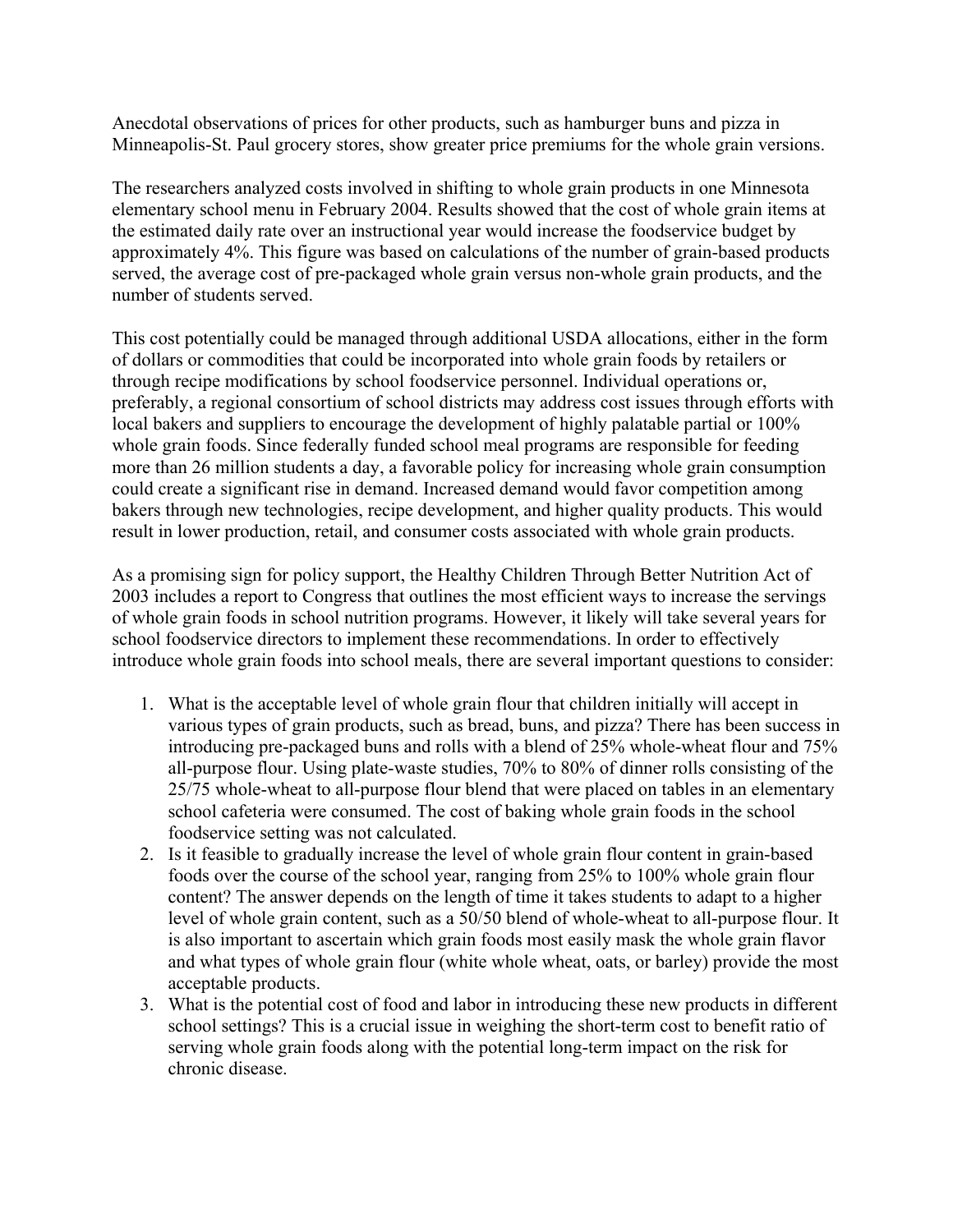4. What types of education programs are necessary to encourage greater whole grain consumption? Should whole grain education involve parents, teachers, and community support from local bakeries, distributors, grocery stores, and commodity programs, in addition to school foodservice staff?

One way to address these issues is to experiment initially with various grain foods containing a blend of 25% whole grain flour. There are a variety of breads, rolls, and buns available on the market with a full range of whole grain flour content. The use of white whole-wheat is becoming more popular as it is lighter in color, milder in flavor, and lighter in texture, as compared to traditional products made with red whole-wheat flour. These characteristics are child-friendly and are likely to increase the acceptability of whole grain foods. Through the gradual exploration of several partial or full whole grain foods, these items can be assessed for acceptability via plate waste studies and cost analysis. If these foods are acceptable in terms of taste and cost guidelines, the gradual introduction of higher levels of whole grain content might be explored. The success of these initiatives may serve as models to encourage other school foodservice personnel to adopt innovative methods to increase the presence of whole grain foods in their school meals.

## **CONCLUSION**

Recent scientific evidence and policy recommendations place an emphasis on greater consumption of whole grain foods. School foodservice personnel are in a position to gradually increase the amount of whole grain foods consumed by children. However, collaboration among the government, the baking industry, and school foodservice is essential if the cost implications and health benefits of whole grain foods are to be incorporated successfully into school meals. The gradual integration of whole grain foods into school foodservice menus would be a major step in achieving the Healthy People 2010 goal of 50% of the U.S. population consuming three whole grain products on a daily basis.

### **REFERENCES**

Adams, J.F., & Engstrom, A. (2000). Dietary intake of whole grain vs. recommendations. Cereal Food World, 45, 75-78.

American Diabetes Association. (2002). Evidence-based nutrition principles and recommendations for the treatment and prevention of diabetes and related complications. Diabetes Care, 25, 148-198.

Anderson, J., Hanna, T., Peng, X., & Kryscio, R. (2000). Whole grain foods and heart disease risk. Journal of the American College of Nutrition, 19(3), 291S-299S.

Centers for Disease Control and Prevention (CDC), NCHS. (2002). Prevalence of overweight among children and adolescents, United States: 1999-2000 [Available online:http://www.cdc.gov/nchs/products/pubs/pubd/hestats/overwght99.htm.]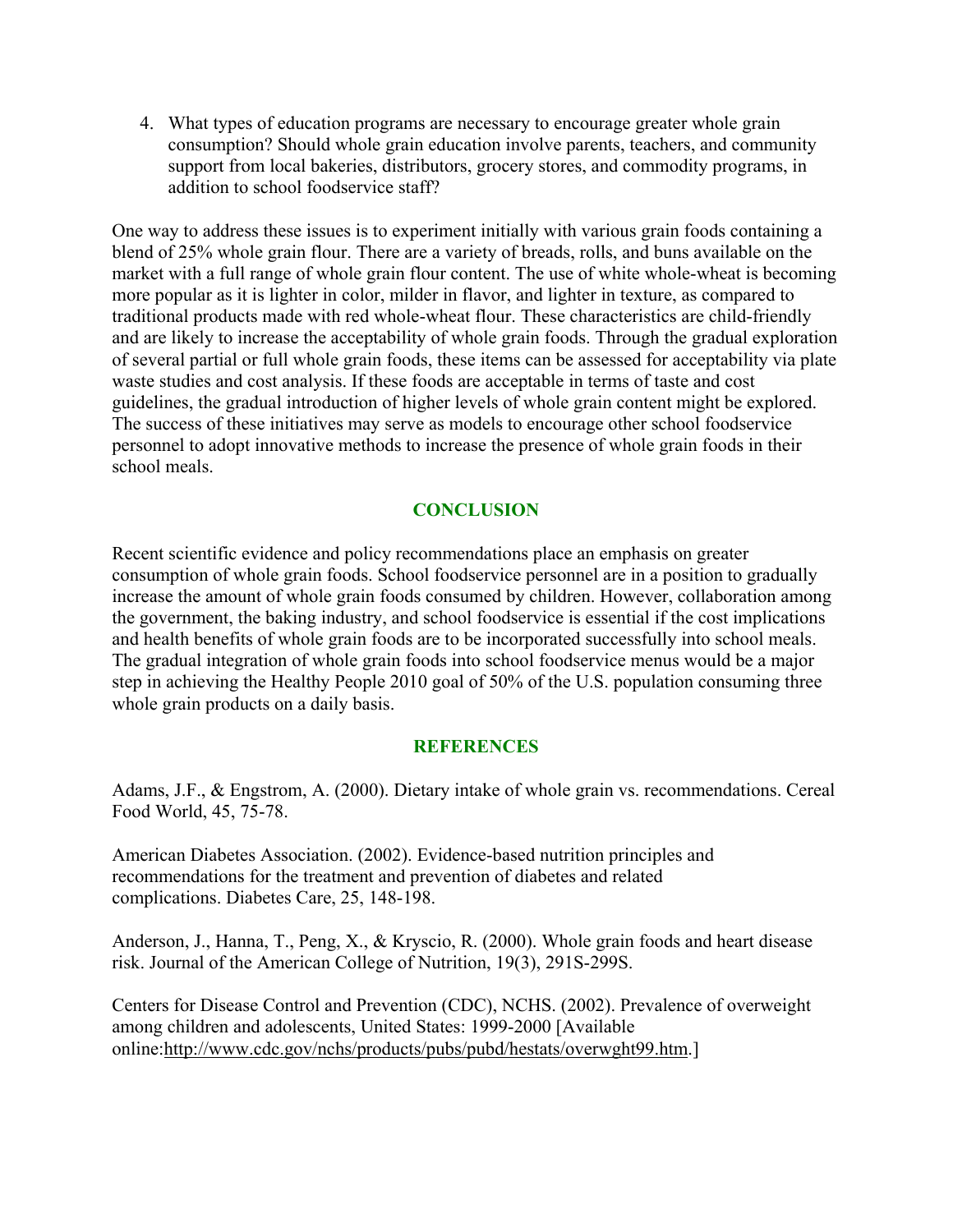Chatenoud, L., Tavani, A., Vecchia, C., Jacobs, D.R., Negri, E., Levi, F., & Franceschi, S. (1998). Whole grain food intake and cancer risk. International Journal of Cancer, 77, 24-28.

Ellison, R.C., Capper, A.L., Goldberg, R.J., Witschi, J.C., & Stare, F.J. (1989). The environmental component: Changing school foodservice to promote cardiovascular health. Health Education Quarterly, 16, 285-297.

Guthrie, J. (2003). Do healthy school meals cost more? Food Assistance and Nutrition Research Report No. (FANRR34-6) 2 pp, USDA, ERS July 2003. [Available online:http://www.ers.usda.gov/publications/fanrr34/fanrr34-6/.]

Institute of Medicine of the National Academies of Science. (2002). Dietary Reference Intake for Dietary Fiber. Washington, DC: author.

Jacobs, D., Meyer, K., Kushi, L., & Folsom, A. (1998). Whole-grain intake may reduce the risk of ischemic heart disease death in postmenopausal women: The Iowa Women's Health Study. American Journal of Clinical Nutrition, 68, 248-257.

Jacobs, D.R., Meyer, K., Kushi, L., & Folsom, A. (1999). Is whole grain intake associated with reduced total and cause-specific death rate in older women? The Iowa Women's Health Study. American Journal of Public Health, 89, 322-329.

Jacobs, D.R., Marquart, L., Slavin, J., & Kushi, L.H. (1998). Whole grain intake and cancer: An expanded review and meta-analysis. Nutrition and Cancer, 30, 85-96.

Jacobs, D.R., Meyer, H.E., & Solvoll, K. (2000). Reduced mortality among whole grain bread eaters in men and women in the Norwegian Country Study. European Journal of Clinical Nutrition, 55, 137-143.

Kantor, L., Variyam, J., Allshouse, J., Putnam, J., & Biing-Hwan, L. (2001). Choose a variety of grains daily, especially whole grains: A challenge for consumers. Journal of Nutrition, 131, 473S-486S.

Kaufman, F.R. (2002). Type 2 diabetes mellitus in children and youth: A new epidemic. Journal of Pediatric Endocrinology and Metabolism, 15(Suppl 2), 737-744.

Krauss, R., Eckel, R., Howard, B., Appel, L., Daniels, S., Deckelbaum, R., Erdman, J. Kris-Etherton, P., Goldberg, L., Kotchen, T., Lichtenstein, A., Mitch, W., Mullis, R., Robinson, K., Wylie-Rosett, J., & Bazzarre, T. (2000). American Heart Association Dietary Guidelines. Revision 2000: A statement for healthcare professionals from the Nutrition Committee of the American Heart Association. Circulation, 102, 2284.

Liu, S., Manson, J.E., Stampfer, M.J., Hu, F.B., Giovannucci, E., Colditz, G.A., Hennekens, C.H., & Willett, W.C. (2000). A prospective study of whole grain intake and risk of type 2 diabetes mellitus in U.S. women. American Journal of Public Health, 90, 1409-1415.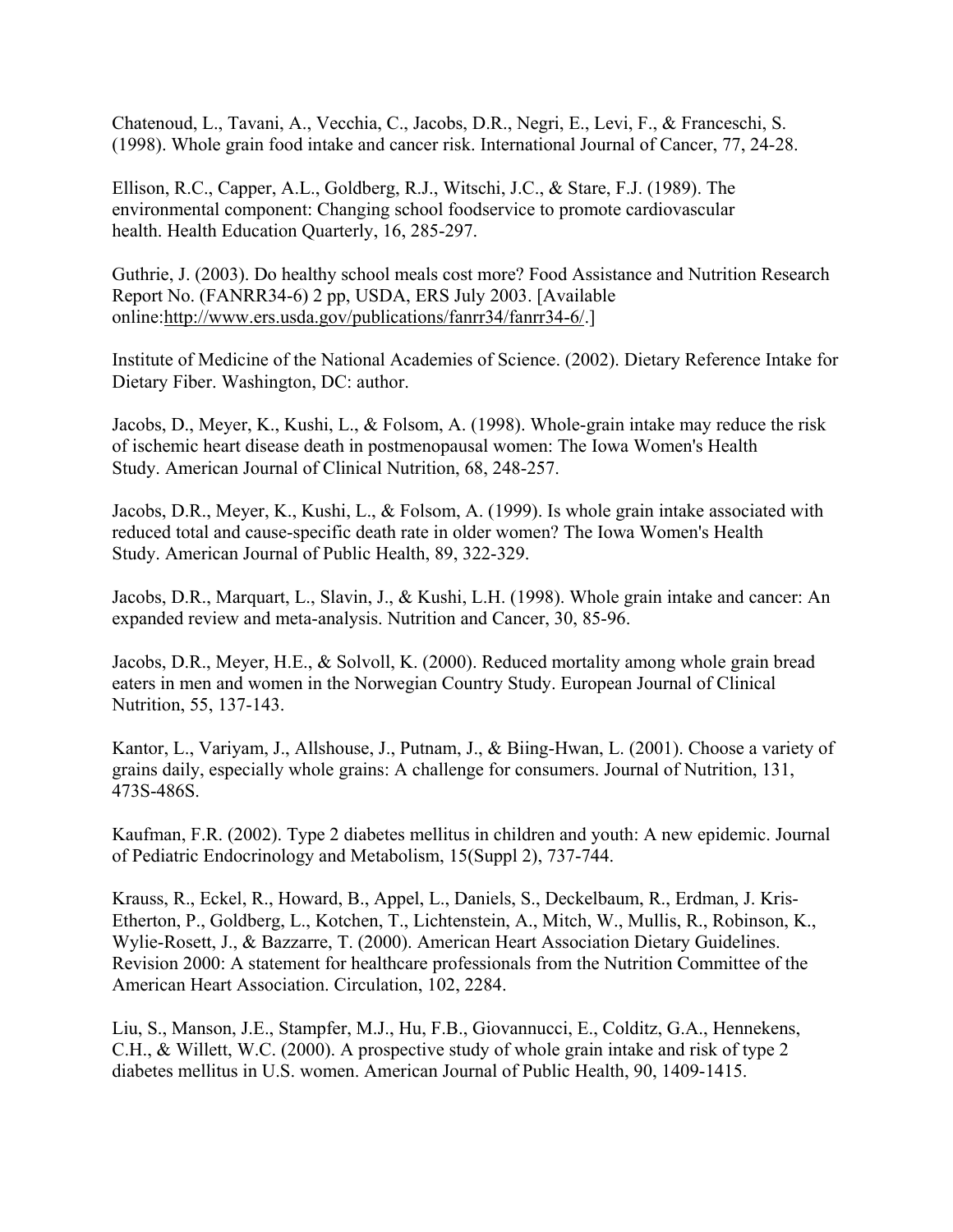Liu, S., Willett, W.C., Manson, J.E., Hu, F.B., Rosner, B., & Colditz, G. (2003). Relation between changes in intakes of dietary fiber and grain products and changes in weight and development of obesity among middle-aged women. The American Journal of Clinical Nutrition, 78, 920-927.

Meyer, K.A., Kushi, L.H., Jacobs, D.R., Slavin, J., Sellers, T.A., & Folsom, A.R. (2000). Carbohydrates, dietary fiber and incident type 2 diabetes mellitus in older women. American Journal of Clinical Nutrition, 71, 921-930.

Ogden C.L., Flega K.M., Carroll M.D., & Johnson C.L. (2002). Prevalence and trends in overweight among U.S. children and adolescents 1999-2000. The Journal of the American Medical Association, 288, 1728-1732.

Perry, C.L, Bishop, D.B., Taylor, G., Murray, D.M., Mays, R.W., Dudovitz, B.S., Smyth, M., & Story, M. (1998). Changing fruit and vegetable consumption among children: The 5-a-Day Power Plus program in St. Paul, Minnesota. American Journal of Public Health, 88, 603-609.

Reynolds, K.D., Franklin, F.A., Binkley, D., Raczynski, J.M., Harrington, K.F., Kirk, K.A., & Person, S. (2000). Increasing the fruit and vegetable consumption of fourth-graders: Results from the High 5 project. Preventative Medicine, 30, 309-319.

Rogers, D. (2002). Effects of processing on nutritive and physiological impact of grains. Grains for the health of it: Increasing grains and whole grains consumption as a strategy for health. (Proceedings). Wheat Foods Council and University of Minnesota, September 20-21.

Steffen, L.M., Jacobs, D.R. Jr., Murtaugh, M.A., Moran, A., Steinberger, J., Hong, C.P., & Sinaiko, A.R. (2003). Whole grain intake is associated with lower body mass and greater insulin sensitivity among adolescents. American Journal of Epidemiology, 158(3), 243-250.

Steinberger J., & Daniels S.R. (2003). Obesity, insulin resistance, diabetes, and cardiovascular risk in children: An American Heart Association scientific statement from the Atherosclerosis, Hypertension, and Obesity in the Young Committee (Council on Cardiovascular Disease in the Young) and the Diabetes Committee (Council on Nutrition, Physical Activity, and Metabolism). Circulation, 107, 1448-1453.

U.S. Department of Agriculture, & Center for Nutrition Policy and Promotion. (1995). Nutrition and Your Health: Dietary Guidelines for Americans (4th edition). Home and Garden Bulletin, Vol. 232.

U.S. Department of Agriculture, Food and Nutrition Service. (2003a). Nutrition program facts: School Breakfast Program [Available online:http://www.fns.usda.gov/cnd/breakfast/AboutBFast/bfastfacts.htm.]

U.S. Department of Agriculture, Food and Nutrition Service. (2003b). Nutrition program facts: National School Lunch Program [Available online:http://www.fns.usda.gov/cnd/lunch/AboutLunch/NSLPFactSheet.htm.]